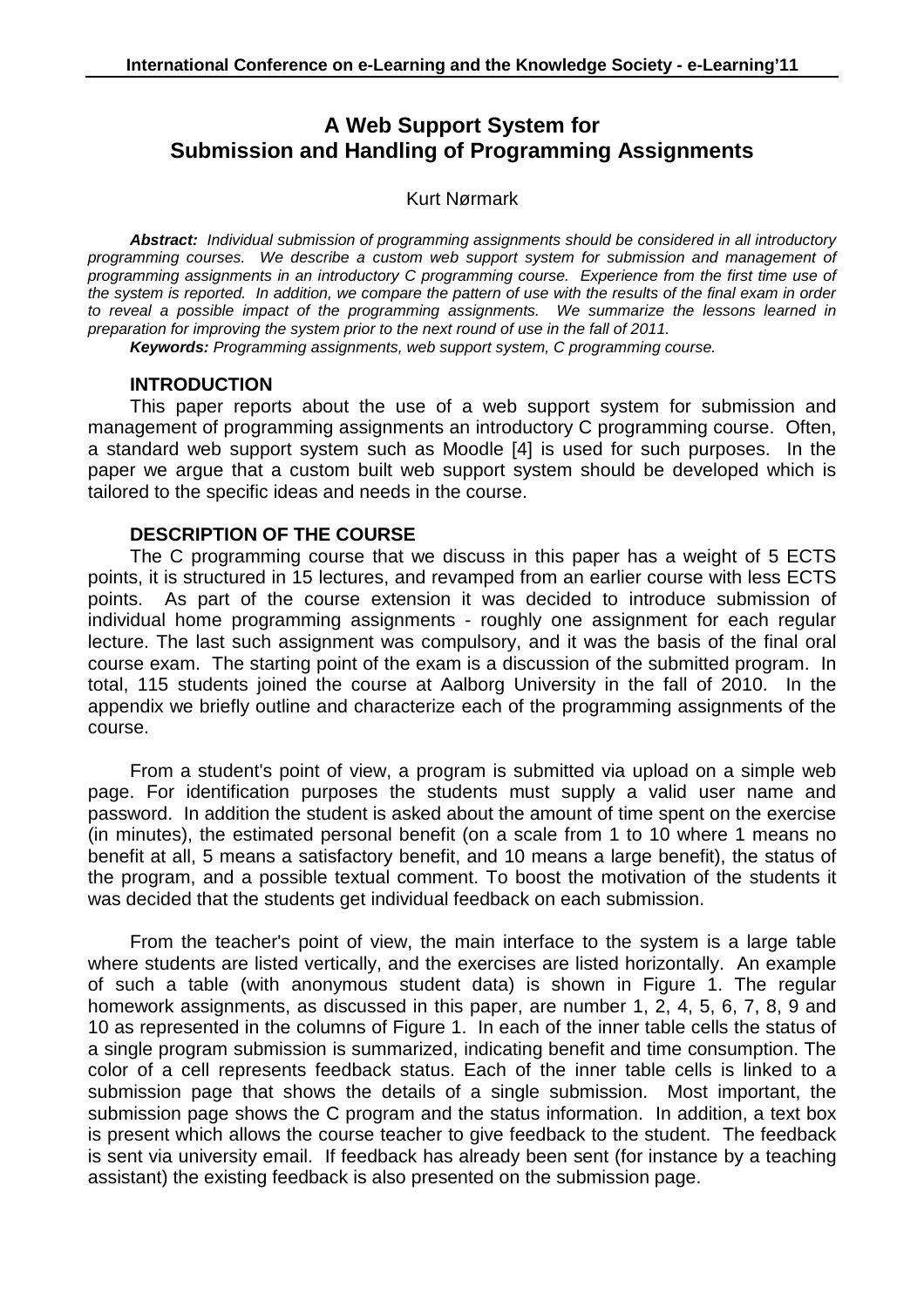It is well-known that it requires a lot of resources to manually asses programming homework from a large class of students [1]. This observation has spawned a large amount of work on automatic assessment of programming assignments. (This work will be reviewed briefly in a later section of this paper). It is therefore of utmost importance to minimize the overhead related to receiving the programs, handling them, and sending the feedback. A custom system for a particular course, built to satisfy the preferences of the involved teachers, is interesting in that respect compared to use of a general-purpose Elearning system with broad applicability in mind.

| $  D $ $\times$<br>Hand in Table - Imperative Programming - Mozilla Firefox<br><b>Eler</b><br>Rediger Vis Historik Bogmaerker Funktioner Hiselp                         |                                                                   |     |                      |                                             |                                                          |                                                                       |                                                           |                                                                  |                                             |                                                          |                                                    |                                                                  |                                              |                                                  |                                              |                |
|-------------------------------------------------------------------------------------------------------------------------------------------------------------------------|-------------------------------------------------------------------|-----|----------------------|---------------------------------------------|----------------------------------------------------------|-----------------------------------------------------------------------|-----------------------------------------------------------|------------------------------------------------------------------|---------------------------------------------|----------------------------------------------------------|----------------------------------------------------|------------------------------------------------------------------|----------------------------------------------|--------------------------------------------------|----------------------------------------------|----------------|
| ☆ · 图 - Google<br>$\leftarrow$<br>http://www.cs.aau.dk/~normark/cgl-bin/homework/hand-in-table.cgl?<br>$\mathbf{C}$<br>$\hat{\mathbf{a}}$<br>$\times$<br>$\sim$ $\star$ |                                                                   |     |                      |                                             |                                                          |                                                                       |                                                           |                                                                  |                                             |                                                          |                                                    | $\overline{\mathsf{a}}$                                          |                                              |                                                  |                                              |                |
|                                                                                                                                                                         | $\mathcal{A}_{\mathcal{C}}$<br>Hand in Table - Imperative Program |     |                      |                                             |                                                          |                                                                       |                                                           |                                                                  |                                             |                                                          |                                                    |                                                                  |                                              |                                                  |                                              |                |
| $\hat{=}$<br><b>Hand in Table - Imperative Programming</b>                                                                                                              |                                                                   |     |                      |                                             |                                                          |                                                                       |                                                           |                                                                  |                                             |                                                          |                                                    |                                                                  |                                              |                                                  |                                              |                |
|                                                                                                                                                                         |                                                                   |     |                      | n<br>108 programs<br>51 min.<br>Benefit 6.9 | $\overline{2}$<br>84 programs<br>121 min.<br>Benefit 6.7 | $\overline{\mathbf{3}}$<br>25 programs<br>83 min.<br>Benefit 6.1      | $\overline{A}$<br>67 programs<br>4276 min.<br>Benefit 6.9 | 5 <sup>5</sup><br>66 programs<br>$62 \text{ min}$<br>Benefit 6.8 | 6<br>54 programs<br>126 min.<br>Benefit 6.9 | $\overline{7}$<br>25 programs<br>168 min.<br>Benefit 7.0 | $\bf{8}$<br>41 programs<br>118 min.<br>Benefit 7.2 | $\overline{9}$<br>27 programs<br>$80 \text{ min}$<br>Benefit 6.6 | 10<br>32 programs<br>132 min.<br>Benefit 7.8 | 11<br>104 programs<br>115142 min.<br>Benefit 8.6 | 12<br>15 programs<br>463 min.<br>Benefit 7.4 |                |
|                                                                                                                                                                         | Dat                                                               | no. | Group Student        | 8,60                                        | 10,90                                                    |                                                                       | 10,180                                                    | 10.75                                                            | 2,120                                       |                                                          |                                                    |                                                                  |                                              | 10, 1200                                         |                                              |                |
| 2                                                                                                                                                                       | Dat                                                               | no. | Group Student        | 7.45                                        | 8,60                                                     |                                                                       | 5.120                                                     | 7.45                                                             | 6, 60                                       | 8.60                                                     | 8.60                                               | 7.45                                                             | 9.90                                         | 7,400                                            |                                              |                |
| $\vert$ 3                                                                                                                                                               | Dat                                                               | no. | Group Student        | 3.10                                        | 5, 25                                                    |                                                                       | 5.60                                                      | 6, 25                                                            | 6, 25                                       | 8.120                                                    | 7,40                                               | 8,40                                                             | 7,60                                         | 7,420                                            |                                              |                |
| 4                                                                                                                                                                       | Dat                                                               | no. | Group Student        | 7, 10                                       | 7,0                                                      |                                                                       | 7,60                                                      | 8.10                                                             | 7,30                                        | 10.120                                                   | 9,45                                               | 8, 20                                                            | 8.60                                         | 10,900                                           |                                              |                |
| l5                                                                                                                                                                      | Dat                                                               | no. | Group Student        | 8.20                                        | 10.30                                                    |                                                                       |                                                           |                                                                  |                                             |                                                          |                                                    |                                                                  |                                              | 10,750                                           |                                              |                |
| 6                                                                                                                                                                       | Dat                                                               | no. | Group Student<br>l6  | 9.20                                        | 6.5                                                      |                                                                       | 10.300                                                    | 9.320                                                            |                                             |                                                          |                                                    |                                                                  |                                              |                                                  |                                              |                |
|                                                                                                                                                                         | Dat                                                               | no. | Group Student        | 8, 15                                       | 8, 20                                                    | 5,0                                                                   |                                                           | 8, 25                                                            |                                             |                                                          | 8,30                                               |                                                                  | 8.60                                         | 9.540                                            |                                              |                |
| 8                                                                                                                                                                       | Dat                                                               | no. | Group Student<br> 8  | 8.30                                        | 7.60                                                     |                                                                       | 9,150                                                     | 5,30                                                             |                                             |                                                          |                                                    |                                                                  |                                              | 8.1200                                           | 9.180                                        |                |
| 9                                                                                                                                                                       | Dat                                                               | no. | Group Student<br> 9  | 4 30                                        | 5.15                                                     |                                                                       | 8,140                                                     | 10.20                                                            | 7.90                                        | 7,220                                                    | 3, 20                                              |                                                                  | 8.75                                         | 10, 1200                                         |                                              |                |
|                                                                                                                                                                         | 10 Dat                                                            | no. | Group Student<br>10  | 10.30                                       | 3.40                                                     |                                                                       | 5.100                                                     |                                                                  | 2,120                                       |                                                          |                                                    |                                                                  |                                              | 9.1200                                           |                                              |                |
|                                                                                                                                                                         | $ 11 $ Dat                                                        | no. | Group Student<br> 11 | 9.60                                        | 7,45                                                     | 9.300                                                                 | 7.120                                                     |                                                                  | 9,0                                         |                                                          |                                                    |                                                                  |                                              | 10, 18 timer                                     |                                              |                |
|                                                                                                                                                                         | $12$ Dat                                                          | no. | Group Student<br> 12 | 8.30                                        | 7.90                                                     |                                                                       |                                                           |                                                                  |                                             |                                                          |                                                    |                                                                  |                                              | 10, 1260                                         | 10, 1200                                     |                |
|                                                                                                                                                                         | $13$ Dat                                                          |     | Group Student        | 10.25                                       |                                                          |                                                                       |                                                           |                                                                  |                                             |                                                          |                                                    |                                                                  |                                              |                                                  |                                              | $\blacksquare$ |
| $\times$ Søg:                                                                                                                                                           |                                                                   |     |                      |                                             |                                                          | Nasste di Forrige M Fremhaev alt F Forskel på store og små bogstaver. |                                                           |                                                                  |                                             |                                                          |                                                    |                                                                  |                                              |                                                  | $\mathcal{R}$                                |                |
| Færdig                                                                                                                                                                  |                                                                   |     |                      |                                             |                                                          |                                                                       |                                                           |                                                                  |                                             |                                                          |                                                    |                                                                  |                                              |                                                  |                                              |                |

**Figure 1.** A table that shows an overview of the all submitted programs.

As mentioned, the last programming assignment is an exam assignment which is larger and more complex than the regular programming assignments. (This is exercise 11 in the table shown above). The students have approximately a week for solving the exam programming exercises (side by side with doing other kinds of work). The exam program is uploaded in the same way as the other programming assignments. If students receive help from others, it is required that they carefully describe this help in a form, which they must sign and deliver to the course secretary on a sheet of paper. This kind of exam is similar to a so-called mini project programming exam which has been described in a separate paper [5].

The web system allows extraction of all the submitted exam programs to a local hard disk, organized in separate directories named after the (unique) user names of the students. In that way it is easy to compile, run, and annotate each of the exam programs.

An electronic annotation system has been developed, such that the teacher is able to make notes about the exam programs while evaluating these. Previously, such notes have been written on printed copies of the source program. The annotation system is developed for the Emacs text editor [3]. Each annotation consists of a short text associated to a given textual region in the program. (A region is identified with a combination of a position, textual prefix, and textual suffix). Flexible navigation in between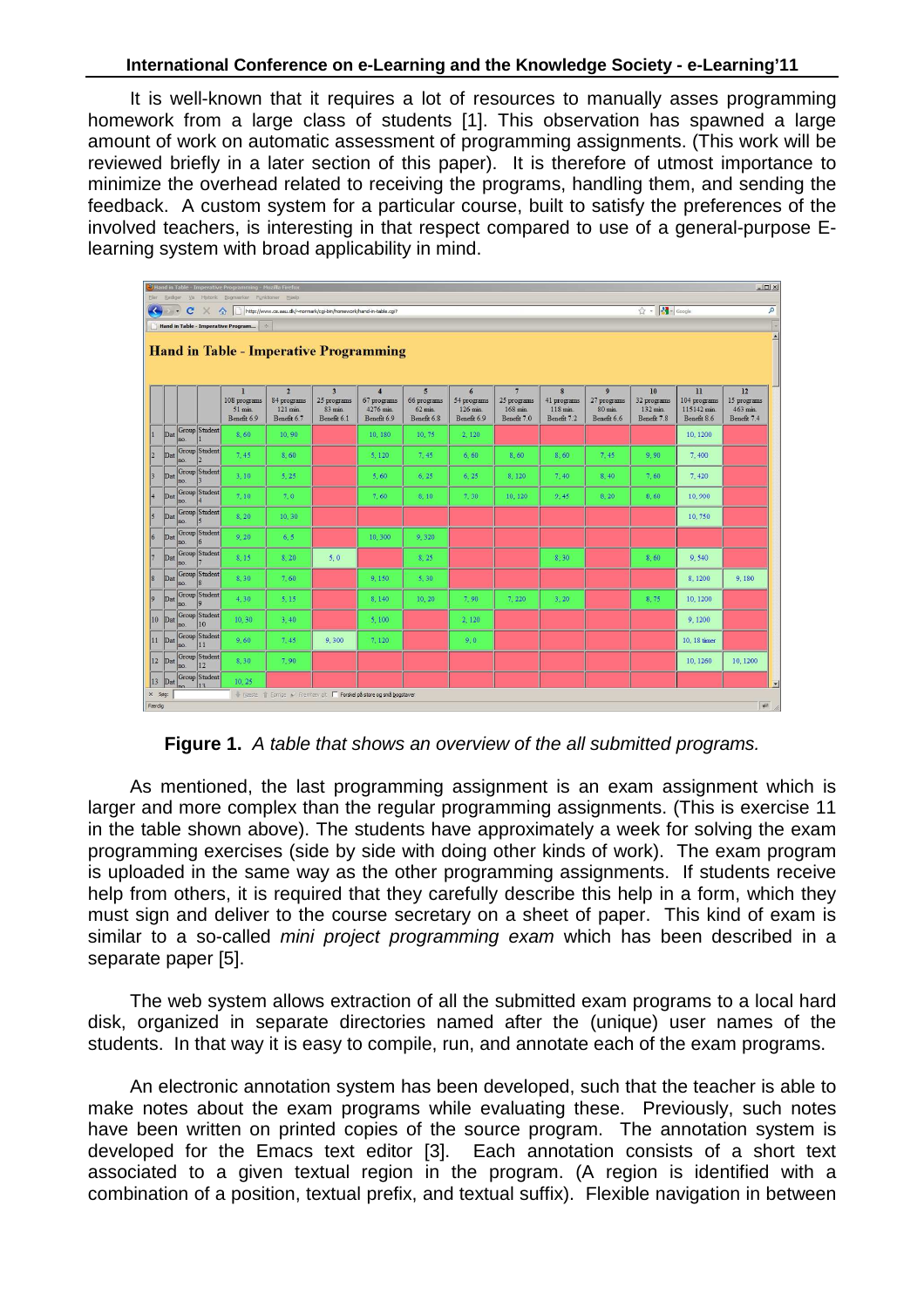the annotations is provided for. The annotations are used as the starting point in the discussion of the program at the oral exam.

### **EXPERIENCE**

In this section we will report on the experiences from the first time use of the homework web support system. This section is based on the data collected during the use of the system, juxtaposed with the grades (pass/non-pass) obtained by the participating students at the final oral exam.

Of the 115 participating students (registered at the beginning of the course) 104 handed in an exam program, 96 attended the oral exam, and 79 passed the exam. We find that this ``degression'' is acceptable.

| <b>Exercise</b> | <b>Number</b><br>of<br>students | Average<br><b>Benefit</b> | <b>Median Time</b><br>Consumption |
|-----------------|---------------------------------|---------------------------|-----------------------------------|
| $\mathbf{1}$    | 107                             | 6.9                       | 30                                |
| $\overline{2}$  | 83                              | 6.7                       | 35                                |
| 4               | 66                              | 6.9                       | 100                               |
| 5               | 66                              | 6.8                       | 35                                |
| 6               | 54                              | 6.9                       | 120                               |
| 7               | 25                              | 7.0                       | 120                               |
| 8               | 41                              | 7.2                       | 90                                |
| 9               | 27                              | 6.6                       | 75                                |
| 10              | 32                              | 7.8                       | 120                               |
| 11              |                                 |                           |                                   |
| (Exam           | 104                             | 8.6                       | 1200                              |

# **Figure 2.**

# **Figure 3.**

During the course the participating students submitted 501 individual programs in total (not counting the exam programs). Of these submissions, 484 had a self-estimate of benefit for the student, and 474 contained a reasonable self-estimate of the time consumption. The second column of the table in Figure 2 shows the number of students submitting programs for each of the exercises. The third column shows the average benefit on a scale from 1 to 10. The fourth column shows the median of time consumptions (in minutes). The benefit and the time consumptions are taken from the students own declarations, as provided when uploading the program. It should be noticed that only 87 (of 104) students provided information about the time consumption of the exam exercise.

It is clear that almost all students were eager to submit a program in the first couple of lectures. After this good start, less than half of the students participated. This is not satisfactory. It also appears that the students, consistently through all exercises, evaluate their benefit between 6.6 and 7.8. We are pleased with these numbers. The time consumptions quite naturally vary between the exercises (cf. the appendix).

With respect to the exam exercise, the median time consumption is in the neighborhood of 20 hours. The benefit score of 8.6 indicates that the students learn a lot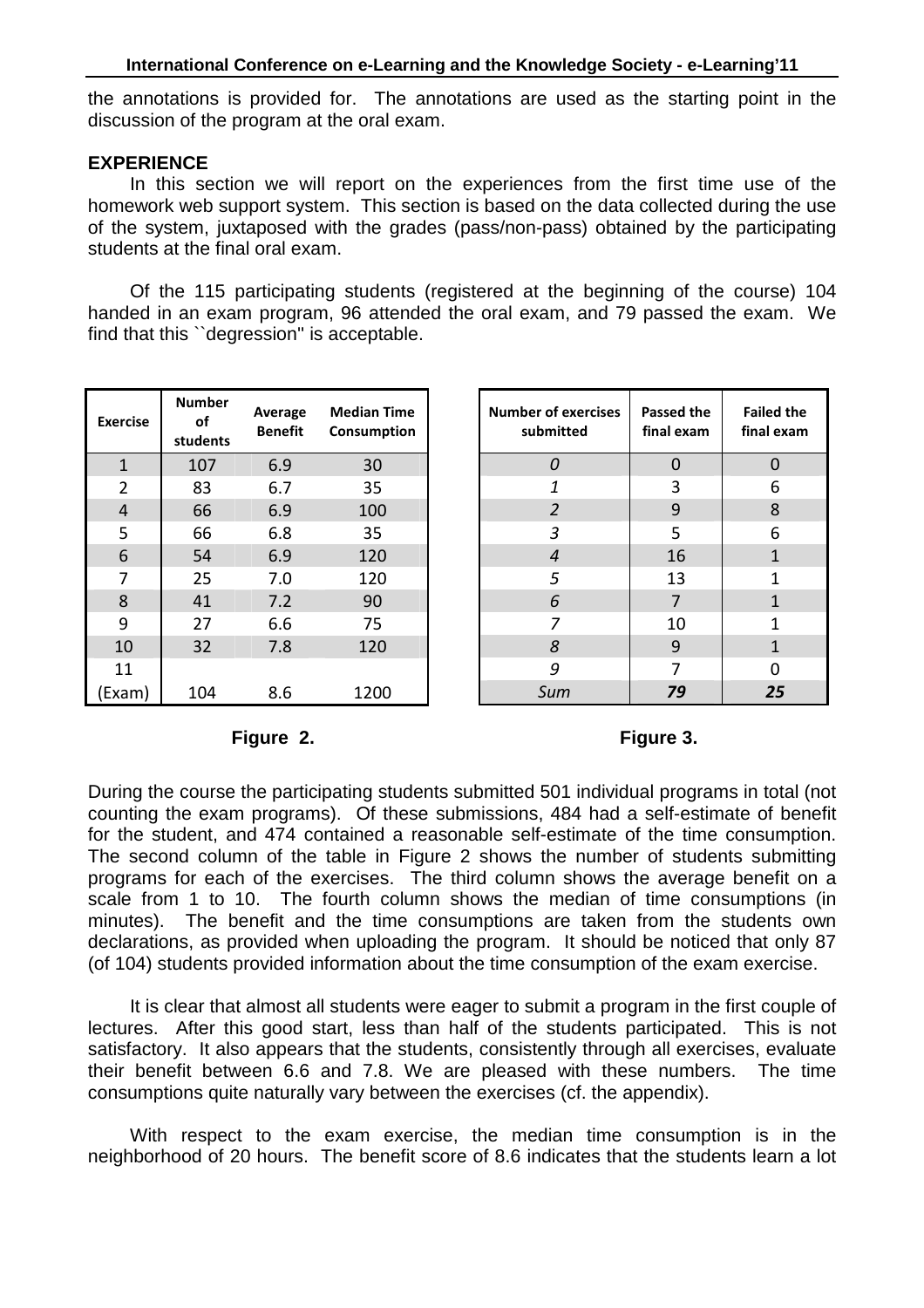from the exam exercise. It is very satisfactory that the many hours spent on this programming exercise are evaluated as returning a high yield.

The table in Figure 3 shows the distribution of the 104 students who submitted the final exam exercise. The students are distributed according to two dimensions: (1) The number of exercises they have submitted (vertically) and (2) their grade (passed/not passed) after the final exam (horizontally). Thus, each of the 104 students who submitted the exam program is only counted once in the table cells of column 2 and 3 in Figure 3. So, for instance, we see from the table that among the students, who only submitted a single exercise, 3 passed the final exam and 6 failed. It should be noticed that among the 25 students listed as not passing the oral exam, 17 failed at the oral exam, and 8 students did not show up for the exam.

It is clear from the table that the majority of the students (20 out of 25), who did not pass the final exam, have submitted less than four programs during the course. It can also be seen that more than 90% of the students, who solved four or more homework exercises during the course, passed the final exam. From this it may be tempting to conclude that the impact of the homework program exercises has been quite substantial, relative to the exam results. At least, in the fall of 2010, there is a strong correlation between 'submitting many programming assignments' and 'passing the final oral exam'.

### **LESSONS LEARNED**

In this section we will describe the lessons we have learned from using the system in the fall semester of 2010. We also describe some improvements that we have introduced as preparation for use of the system in future semesters.

It is time consuming to provide individual feedback on each program, which has been submitted by a large class of students. The feedback we offer is a few qualitative remarks about the submitted programs, which only can be provided by actually reading them. After getting started (after having seen the first few programs) it takes only a few minutes per program to provide this feedback. We do not think it is possible to automate this part of the system. It may, however, be possible to provide for easy inclusion of 'standard feedback', selected from a (more or less constant) list of formulations. Such a feature has been introduced prior to the next round of use.

It is very important to streamline the teacher's working process with respect to giving feedback. The web system is able to send the feedback by email to the students. It would have been too time consuming to do this from a standard email client. In addition we have provided for direct navigation to the submission of 'the next student in line'. With this addition, it is not necessary to bring up the table as shown in Figure 1, scroll the table, and navigate to the next student who have submitted an assignment.

In the fall of 2010 we did not compile and execute many of the submitted programs. Instead, we read the program in preparation for giving qualitative feedback. However, in a few occasions (for instance if the student reflects a problem with compilation or execution) it is useful or necessary to download the program, compile it, and (if possible) to run it. It takes additional time and effort to manage this download process. Therefore, we have provided for bulk download of all submitted programs, from the repository of the web system to directories that reflect the student-ids, and to C source files with fixed names. In that way, it becomes much more realistic to compile and run a program, if it turns out to be necessary. It should be noticed - as a security measure - that we never execute a program before having inspected it.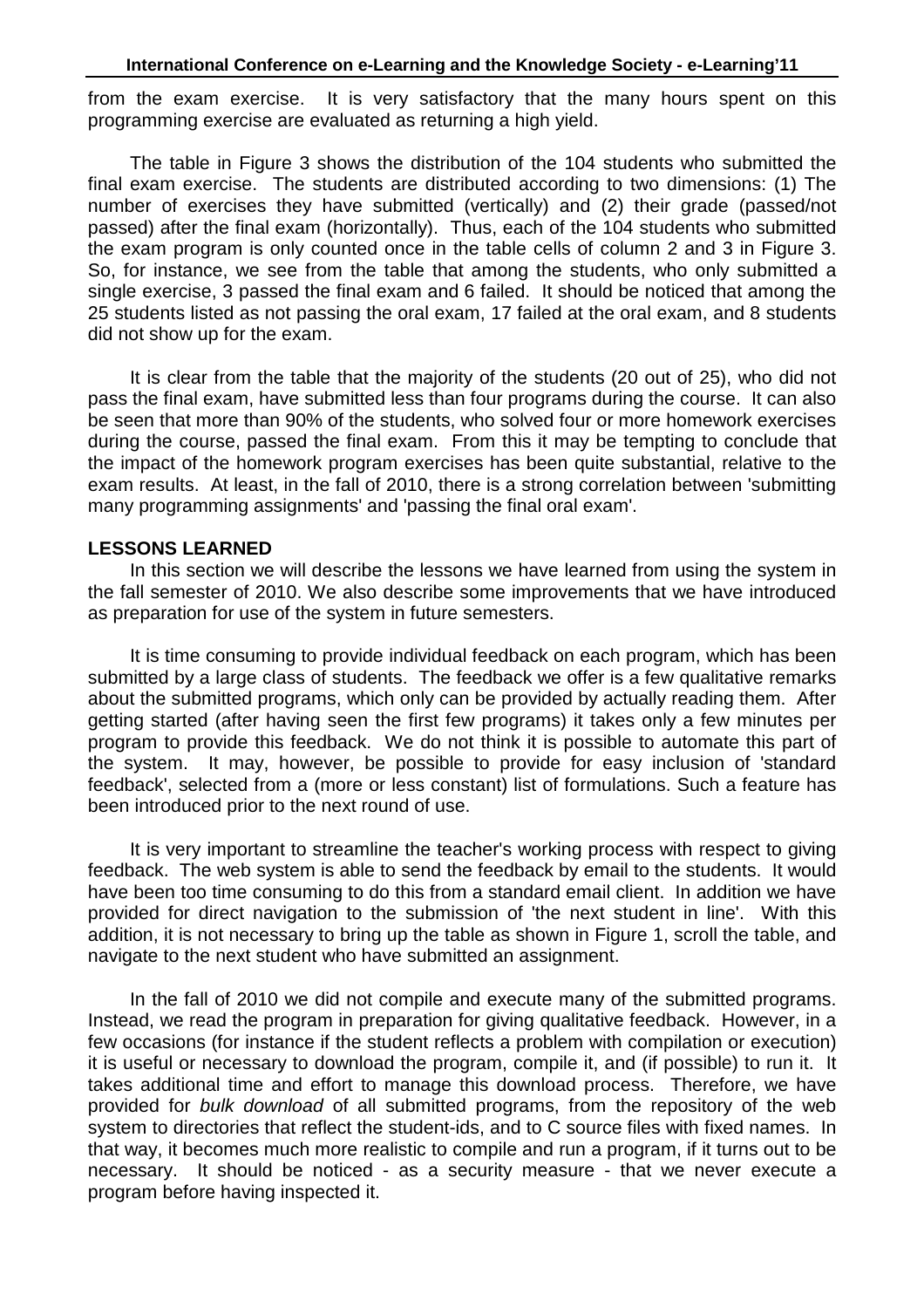It is problematic that the time and efforts used to comment on a single student's program is not used for the benefit of many more students. It is typically the case that many of the problems encountered in a single program are repeated in a number of programs from other students. We would like, in a smooth and flexible way (semiautomatically if possible) to be able to choose some programs and the accompanying feedback, and to display these for all students. Until now, we have only done this to a limited degree, as part of the course lectures (reflecting on common problems in the latest homework assignment). It is problematic, however, to expose the weaknesses of single student to all fellow students (even if it is done without mentioning names or other id). It would be a serious concern if students refrain from submitting programs because they fear to see their programs 'on public display'. In the future we will add a check box via which each student can give permission to use the program for public (but anonymous) scrutiny.

Finally, but not least, we have observed that reading and studying many programs written by students - is extremely valuable for tuning the teaching to the actual needs of the students. As the course teacher and lecturer, you get very useful information about the actual skills of the students from the submitted programming assignments. As such, we hypothesize, that it will be possible to improve the teaching considerably on the basis of the insight harvested from reading a lot of program submissions.

### **RELATED WORK**

E-learning systems, such as Moodle [4], typically support a general type of assignment that includes file upload coupled with some kind of grading. As argued in this paper, we find it necessary to specialise this facility, in order to streamline the work process of the teacher.

A lot of work has been carried out in the area of automatic assessment of programming assignments. A recent review of this work exists [2]. Automatic assessment has not been a direct theme in the work described in this paper. Rather, a smooth manual review process carried out by the course teachers has been chosen. Nevertheless, use of automatic assessment, as a supplement to manual assessment, could undoubtedly be attractive in a future version of the system.

An interesting paper by Ala-Mukta et al. [1] recommends mandatory submission of programming assignments, and it emphasizes the need for a combination of automatic assessment and feedback from experts. In addition, this paper explains an approach where students can learn from automatic feedback as often as they desire.

# **CONCLUSIONS**

From the experience gained in 2010 the main conclusions are that (1) submission of many programming assignments seems to enhance the likelihood of passing the C programming course, (2) a flexible teacher interface to the system is crucial for giving qualitative feedback to each student, and (3) the time spent on reading many programs submitted by the students can be used to adjust the teaching to actual needs.

# **REFERENCES**

[1] Kirsti Ala-Mutka and Hannu-Matti Järvinen. Assessment process for programming assignments. In Proceedings of the IEEE International Conference on Advanced Learning Technologies, pages 181–185. IEEE Computer Society, 2004.